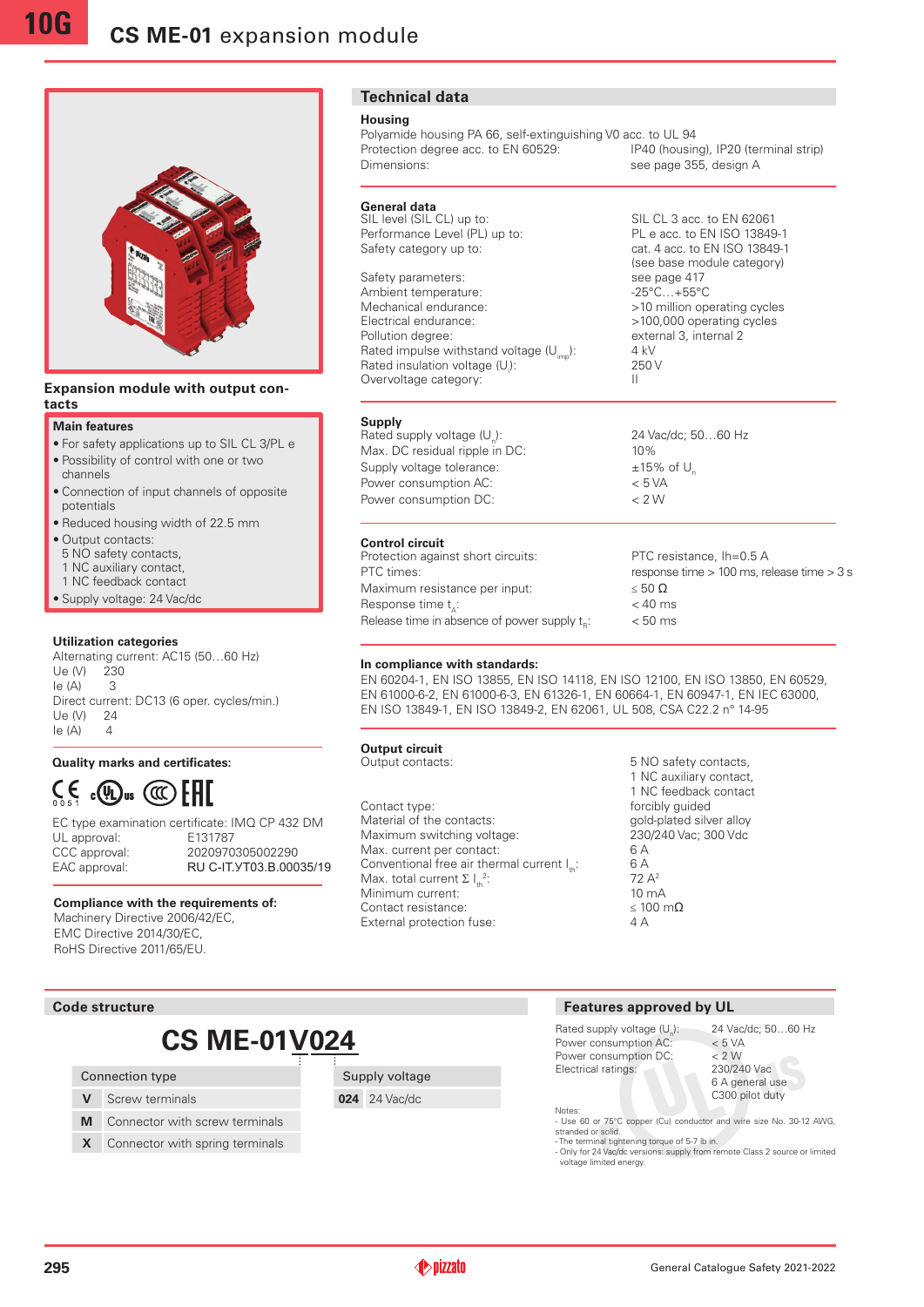## **CS ME-01 expansion module**

## **Pin assignment**



## **Function diagram**

|         |                           | A1/A2                               |
|---------|---------------------------|-------------------------------------|
|         |                           | Y1/Y2                               |
|         |                           | 13/14, 23/24, 33/34<br>43/44, 53/54 |
|         |                           | 61/62                               |
| $L_{A}$ | $\mathbf{t}_{\mathsf{R}}$ |                                     |

Legend: **:** response time

**t A t R :** release time in absence of power supply

#### **Internal block diagram**



#### **Input configuration**

**L / +**

**N / -**

### Single channel control and Double channel control Double channel control



Manual and monitored start Ţ L<br>Automatic start  $Y1$   $Y2$  $-$ A<sub>1</sub> $-$ 14 **|-----------------<sup>1</sup> | |---------------------** A2

General Catalogue Safety 2021-2022

13

F

i.

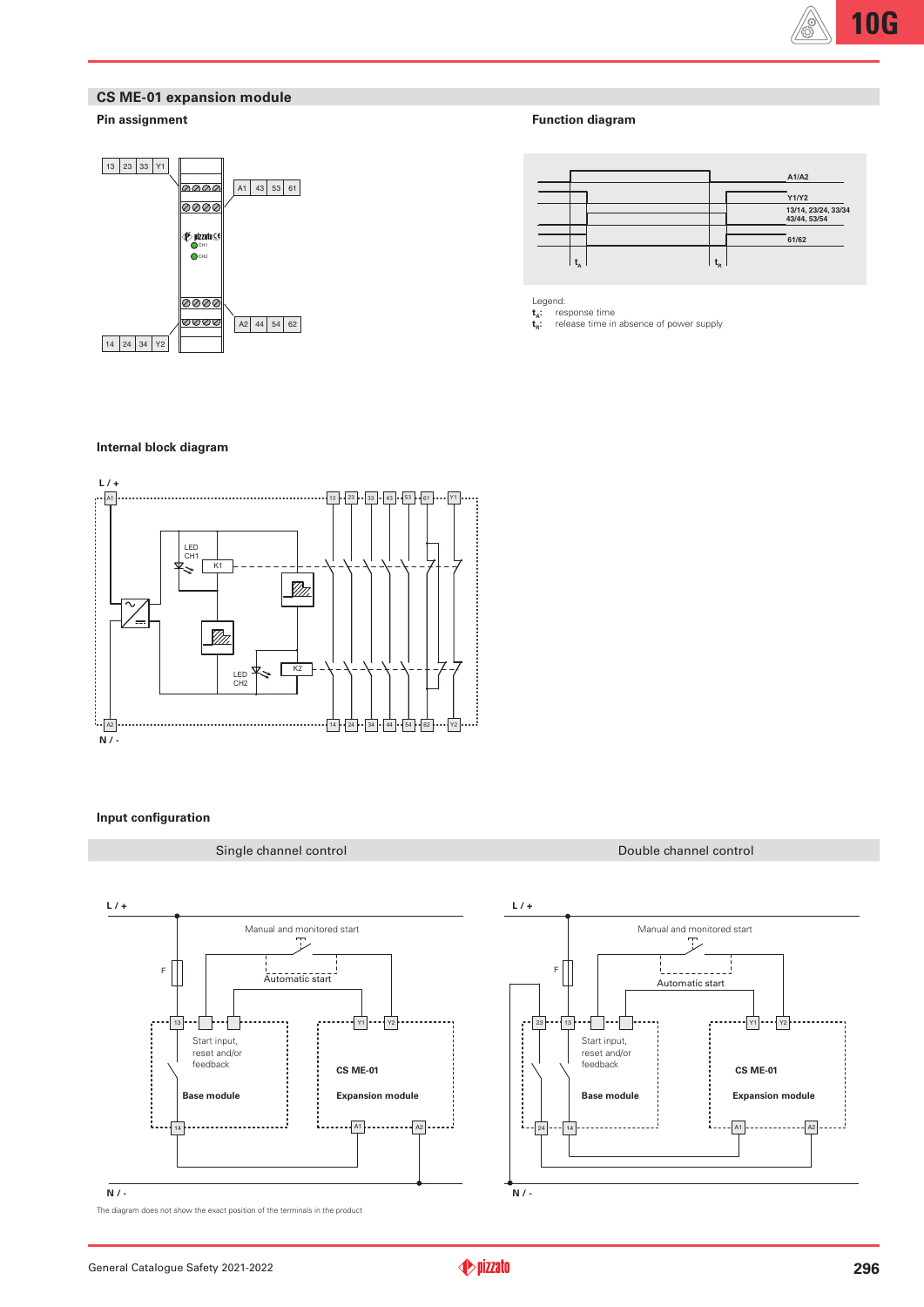

#### **Expansion module with output contacts**

#### **Main features**

- •For safety applications up to SIL CL 3/PL e
- •Possibility of control with one or two channels
- •Connection of input channels of opposite potentials
- •Reduced housing width of 22.5 mm
- •Output contacts:
- 4 NO safety contacts,
- 2 NC auxiliary contacts.
- 1 NC feedback contact
- •Supply voltage: 24 Vdc

## **Utilization categories**

Alternating current: AC15 (50…60 Hz) Ue (V) 230  $Ie(A)$  3 Direct current: DC13 (6 oper. cycles/min.) Ue (V) 24  $Ie(A)$  4

**Quality marks:**  $C \in \mathbb{C}$   $\mathbb{C}$   $\mathbb{C}$   $\mathbb{C}$   $\mathbb{C}$   $\mathbb{C}$   $\mathbb{C}$   $\mathbb{C}$   $\mathbb{C}$   $\mathbb{C}$   $\mathbb{C}$   $\mathbb{C}$   $\mathbb{C}$   $\mathbb{C}$   $\mathbb{C}$   $\mathbb{C}$   $\mathbb{C}$   $\mathbb{C}$   $\mathbb{C}$   $\mathbb{C}$   $\mathbb{C}$   $\mathbb{C}$   $\mathbb{C}$   $\mathbb{C}$   $\$ 

EC type examination certificate: IMQ CP 432 DM UL approval: E131787 CCC approval: 2020970305002290 EAC approval: RU C-IT. YT03.B.00035/19

#### **Compliance with the requirements of:**

Machinery Directive 2006/42/EC, EMC Directive 2014/30/EC, RoHS Directive 2011/65/EU.

#### **Code structure**

# **CS ME-02VU24**

#### Connection type

- **V** Screw terminals
- **M** Connector with screw terminals
- **X** Connector with spring terminals

**Technical data**

#### **Housing**

Polyamide housing PA 66, self-extinguishing V0 acc. to UL 94<br>Protection degree acc. to EN 60529: [P40 (housing), IP20 (terminal strip) Protection degree acc. to EN 60529: Dimensions: see page 355, design A

# **General data**<br>SIL level (SIL CL) up to:

Performance Level (PL) up to: Safety category up to: cat. 4 acc. to EN ISO 13849-1

Safety parameters: see page 417<br>Ambient temperature: see page 417<br>-25°C...+55°C Ambient temperature:<br>Mechanical endurance: Mechanical endurance:  $\frac{10 \text{ million operating cycles}}{100,000 \text{ operating cycles}}$ Electrical endurance:  $>100,000$  operating cycles<br>Pollution degree:  $\frac{1}{2}$  external 3, internal 2 Rated impulse withstand voltage  $(U_{im})$ : 4 kV Rated insulation voltage (U.): Overvoltage category: II

#### **Supply**

Rated supply voltage  $(U_n)$ : Max. DC residual ripple in DC: 10% Supply voltage tolerance:  $\pm 15\%$  of U<sub>n</sub><br>Power consumption DC:  $\lt 2 \text{ W}$ Power consumption DC:

#### **Control circuit**

Protection against short circuits: PTC resistance, Ih=0.5 A PTC times: response time > 100 ms, release time > 3 s Maximum resistance per input:  $\leq 50 \Omega$ Response time  $t_{\lambda}$ : Release time in absence of power supply  $t_{R}$ :

 $< 100$  ms  $< 60$  ms

SIL CL 3 acc. to EN 62061<br>PL e acc. to EN ISO 13849-1

(see base module category)

external 3, internal 2

): 250 V

): 24 Vdc

#### **In compliance with standards:**

EN 60204-1, EN ISO 13855, EN ISO 14118, EN ISO 12100, EN ISO 13850, EN 60529, EN 61000-6-2, EN 61000-6-3, EN 61326-1, EN 60664-1, EN 60947-1, EN IEC 63000, EN ISO 13849-1, EN ISO 13849-2, EN 62061, UL 508, CSA C22.2 n° 14-95, GB/T14048.5

## **Output circuit**<br>Output contacts:

Supply voltage **U24** 24 Vdc

Contact type:  $\qquad \qquad$  forcibly guided Material of the contacts:<br>
Maximum switching voltage:<br>
230/240 Vac; 300 Vdc Maximum switching voltage: Max. current per contact: 6 A Conventional free air thermal current  $I_{t}$ : 6 A Max. total current  $\Sigma I_{th}^2$ Minimum current: Contact resistance:  $\leq 100 \text{ m}\Omega$ External protection fuse: 4 A

4 NO safety contacts, 2 NC auxiliary contacts, 1 NC feedback contact 64  $A^2$ <br>10 m A

#### **Features approved by UL**

Rated supply voltage  $(U)$ : Power consumption DC:  $\leq 2 \text{ W}$ <br>Electrical ratings: 230/240 Vac Electrical ratings:

24 Vdc<br>
< 2 W 6 A general use C300 pilot duty

Notes: - Use 60 or 75°C copper (Cu) conductor and wire size No. 30-12 AWG, stranded or solid. - The terminal tightening torque of 5-7 lb in.

- Only for 24 Vac/dc versions: supply from remote Class 2 source or limited voltage limited energy.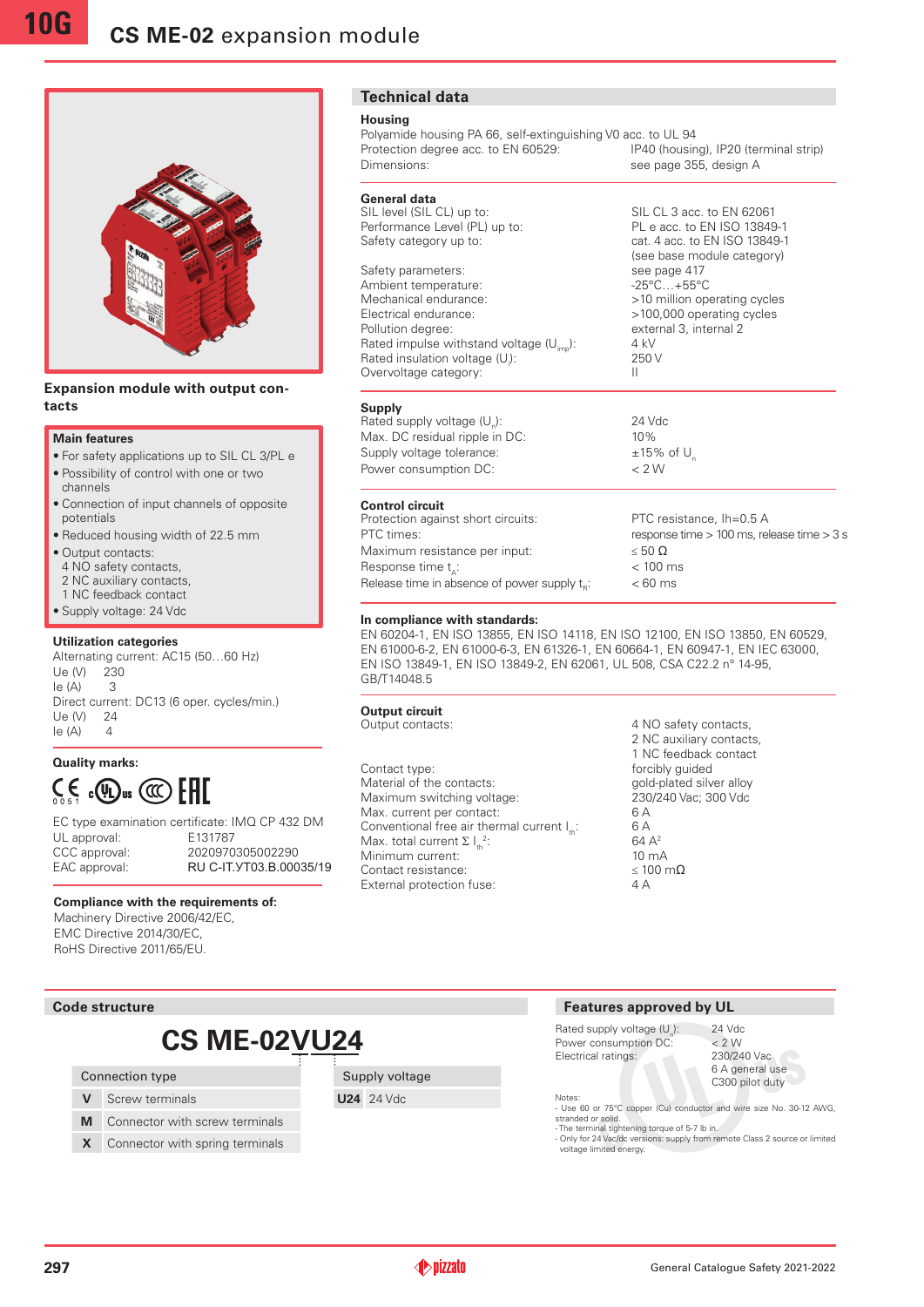## **CS ME-02 expansion module**

## **Pin assignment**



## **Function diagram**

|  |                      | A1/A2                         |
|--|----------------------|-------------------------------|
|  |                      | <b>Y1/Y2</b>                  |
|  |                      | 13/14, 23/24,<br>33/34, 43/44 |
|  |                      |                               |
|  |                      | 51/52, 61/62                  |
|  | $\mathbf{t}_{\rm R}$ |                               |

Legend:

**t A t R :** response time **:** release time in absence of power supply

#### **Internal block diagram**



## **Input configuration**



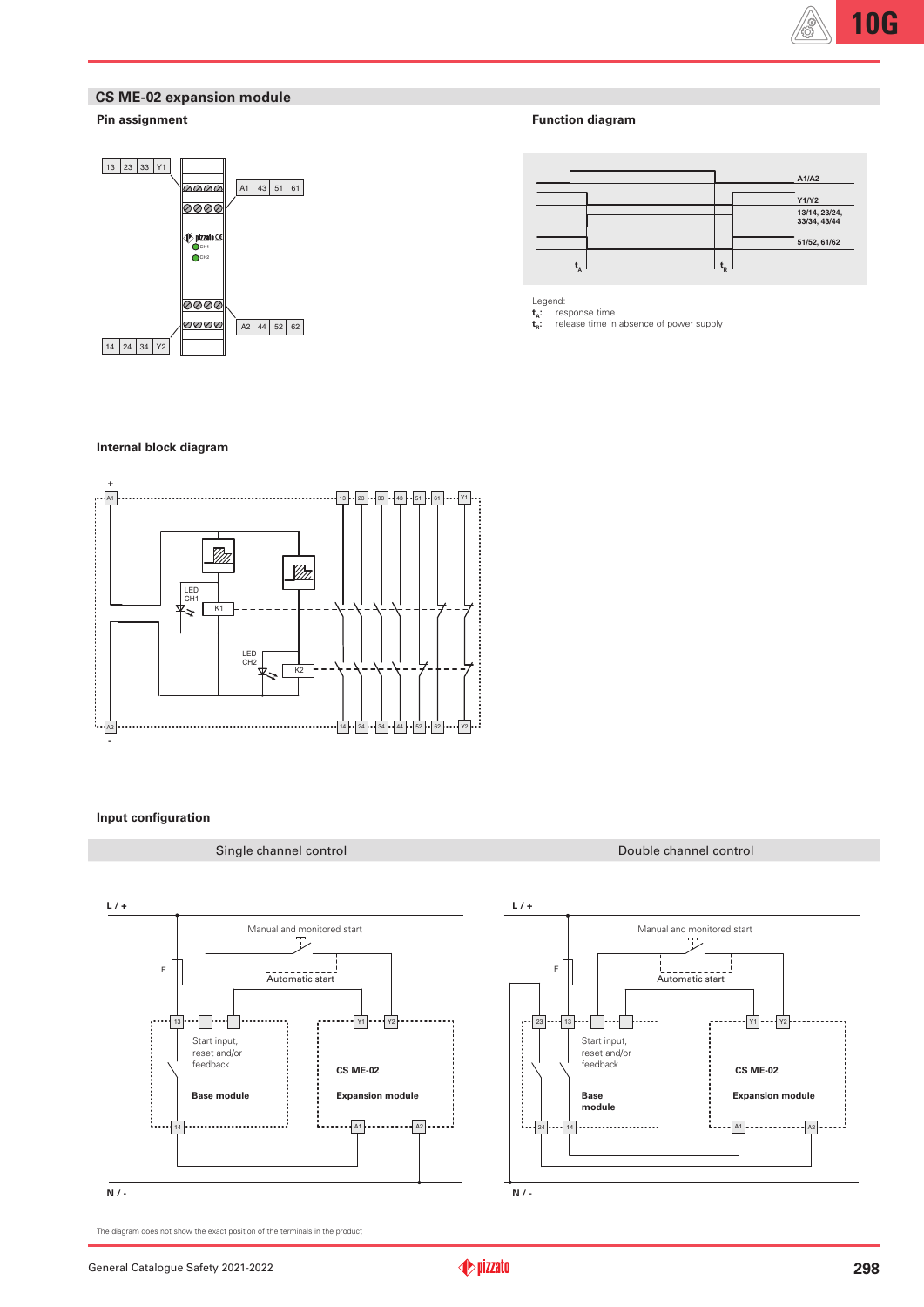

#### **Expansion module with output contacts**

#### **Main features**

**10G**

- •For safety applications up to SIL CL 3/PL e
- •Module for OSSD semiconductor outputs
- 2 OSSD inputs
- •Reduced housing width of 22.5 mm
- Output contacts: 3 NO safety contacts,
- 1 NC feedback contact/EDM
- •Supply voltage: 24 Vdc

#### **Utilization categories**

Alternating current: AC15 (50…60 Hz) Ue (V) 230  $le (A)$  3 Direct current: DC13 (6 oper. cycles/min.)  $| \ln (N) 24$  $Ie(A)$  4

**Quality marks:**  $C \in \mathbb{C}$  and  $C$  and  $C$  and  $C$ 

|               | EC type examination certificate: IMQ CP 432 DM |
|---------------|------------------------------------------------|
| UL approval:  | E131787                                        |
| CCC approval: | 2020970305002290                               |
| EAC approval: | RU C-IT. YT03.B.00035/19                       |
|               |                                                |

#### **Compliance with the requirements of:**

Machinery Directive 2006/42/EC, EMC Directive 2014/30/EC, RoHS Directive 2011/65/EU.

### **Code structure**

# **CS ME-03VU24**

#### Connection type

- **V** Screw terminals
- **M** Connector with screw terminals
- **X** Connector with spring terminals

## **Technical data**

#### **Housing**

Polyamide housing PA 66, self-extinguishing V0 acc. to UL 94<br>Protection degree acc. to EN 60529: [P40 (housing), IP20 (terminal strip) Protection degree acc. to EN 60529: Dimensions: see page 355, design D

SIL CL 3 acc. to EN 62061

outputs)

): 250 V

 $< 40$  ms

(dependent on semiconductor

## **General data**<br>SIL level (SIL CL) up to:

Performance Level (PL) up to: PL e acc. to EN ISO 13849-1 Safety category up to: cat. 4 acc. to EN ISO 13849-1

Safety parameters: see page 417 Ambient temperature:  $-25^{\circ}$ C...+55°C Mechanical endurance:  $>10$  million operating cycles Electrical endurance:  $>100,000$  operating cycles Pollution degree: external 3, internal 2 Rated impulse withstand voltage  $(U_{im})$ : 4 kV Rated insulation voltage (U): Overvoltage category:

#### **Supply**

Rated supply voltage  $(U_n)$ : 24 Vdc Max. DC residual ripple in DC: 10% Supply voltage tolerance:  $\pm 15\%$  of U<sub>n</sub><br>Power consumption DC:  $\lt 2 \text{ W}$ Power consumption DC: Consumption at start: < 3 W

#### **Control circuit** Response time t.:

# Release time  $t_{R1}$ :  $\sim$  20 ms

**In compliance with standards:** EN 60204-1, EN ISO 13855, EN ISO 14118, EN ISO 12100, EN ISO 13850, EN 60529, EN 61000-6-2, EN 61000-6-3, EN 61326-1, EN 60664-1, EN 60947-1, EN IEC 63000, EN ISO 13849-1, EN ISO 13849-2, EN 62061, UL 508, CSA C22.2 n° 14-95, GB/T14048.5

## **Output circuit**<br>Output contacts:

Contact type:  $\frac{1}{2}$  forcibly guided<br>
Material of the contacts:  $\frac{1}{2}$  gold-plated silver alloy Material of the contacts: Maximum switching voltage: 230/240 Vac; 300 Vdc Max. current per contact: 6 A<br>Conventional free air thermal current l : 6 A Conventional free air thermal current  $I_{\text{th}}$ : Max. total current  $\Sigma I_{th}^2$ Minimum current:  $\frac{10 \text{ mA}}{500 \text{ A}}$  10 mA Contact resistance:  $\leq 10$ <br>External protection fuse:  $\leq 10$ External protection fuse:

3 NO safety contacts, 1 NC feedback contact  $36 A<sup>2</sup>$ <br>10 mA

#### **Features approved by UL**

Rated supply voltage (U): Power consumption DC:  $\leq 2$  W<br>Electrical ratings: 230/240 Vac Electrical ratings:

): 24 Vdc 6 A general use C300 pilot duty

Notes: - Use 60 or 75°C copper (Cu) conductor and wire size No. 30-12 AWG,

stranded or solid. - The terminal tightening torque of 5-7 lb in.

- Only for 24 Vac/dc versions: supply from remote Class 2 source or limited voltage limited energy.



Supply voltage **U24** 24 Vdc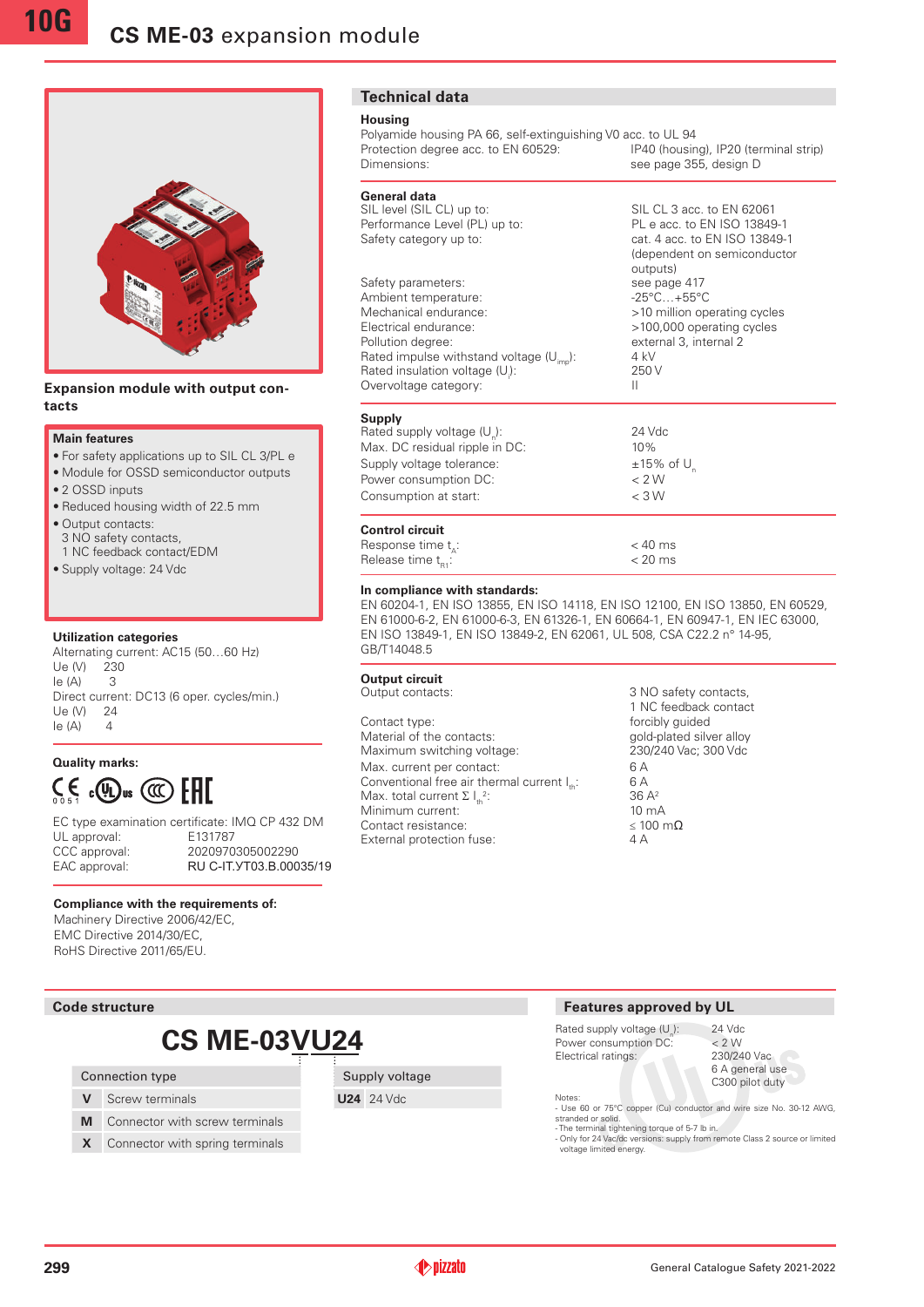

## **CS ME-03 expansion module**

## **Pin assignment**



### **Function diagram**



Legend: **t A :** response time **t R1:** release time

#### **Internal block diagram**



Application example on page 307.

### **Input configuration**

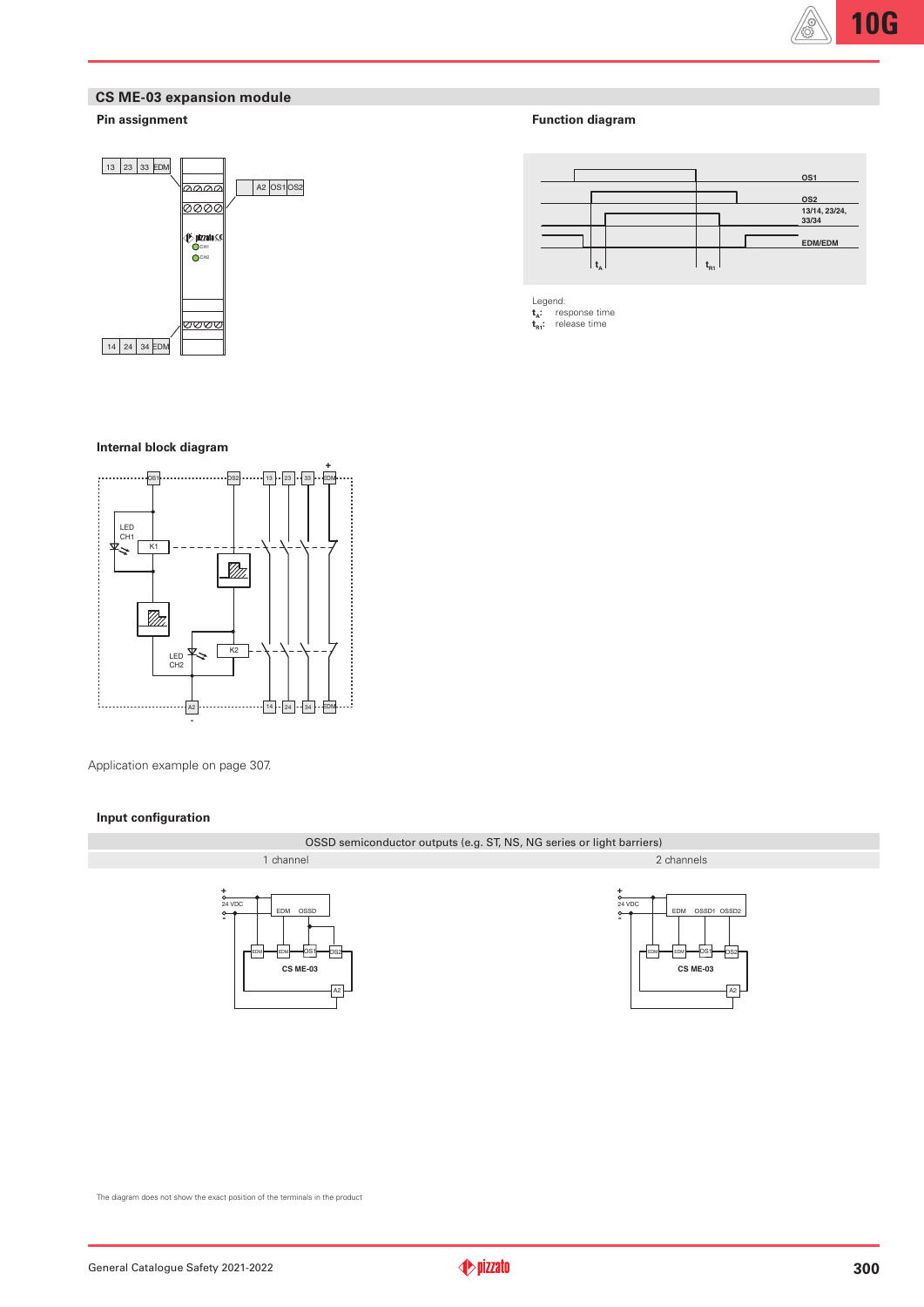

### **Expansion module with delayed output contacts at de-energizing**

#### **Main features**

- •For safety applications up to SIL CL 3/PL e
- •Possibility of control with one or two
- channels
- $\bullet$  4 delay times 0.5 1 2 and 3 s
- •Reduced housing width of 22.5 mm
- Output contacts:
- 4 NO safety contacts,
- 2 NC auxiliary contacts,
- 1 NC feedback contact
- •Supply voltage: 24 Vdc

#### **Utilization categories**

Alternating current: AC15 (50…60 Hz) Ue (V) 230 Ie (A) 3 Direct current: DC13 (6 oper. cycles/min.) Ue (V) 24  $Ie(A)$  4

## **Quality marks:**  $\zeta \in C$  and  $\mathbb{C}$  and  $\mathbb{H}$  and  $\zeta$

EC type examination certificate: IMQ CP 432 DM<br>
III approval: F131787 UL approval: CCC approval: 2020970305002290 EAC approval: RU C-IT. YT03.B.00035/19

#### **Compliance with the requirements of:**

Machinery Directive 2006/42/EC, EMC Directive 2014/30/EC, RoHS Directive 2011/65/EU.

| <b>Technical data</b> |  |
|-----------------------|--|
|                       |  |

#### **Housing**

Polyamide housing PA 66, self-extinguishing V0 acc. to UL 94<br>Protection degree acc. to EN 60529: [P40 (housing), IP20 (terminal strip) Protection degree acc. to EN 60529: Dimensions: See page 355, design A

# **General data**<br>SIL level (SIL CL) up to:

Performance Level (PL) up to: Safety category up to: cat. 4 acc. to EN ISO 13849-1

Safety parameters: Ambient temperature:  $-25^{\circ}$ C...+55°C<br>Mechanical endurance:  $>10$  million op Mechanical endurance:  $\frac{10}{2}$  >10 million operating cycles<br>Electrical endurance:  $\frac{100,000}{2}$  >100,000 operating cycles Pollution degree: external 3, internal 2 Rated impulse withstand voltage  $(U_{i,j})$ : 4 kV Rated insulation voltage (U.): Overvoltage category: II

#### **Supply**

Rated supply voltage  $(U_n)$ : ): 24 Vdc Max. DC residual ripple in DC: 10% Supply voltage tolerance:  $\pm 15\%$  of U<sub>n</sub><br>Power consumption DC:  $\lt 2 \text{ W}$ Power consumption DC:

#### **Control circuit**

Maximum resistance per input:  $\leq 50 \Omega$ Response time  $t_{\lambda}$ :  $< 120$  ms Release time in absence of power supply  $t_n$ : see Code structure

#### **In compliance with standards:**

EN 60204-1, EN ISO 13855, EN ISO 14118, EN ISO 12100, EN ISO 13850, EN 60529, EN 61000-6-2, EN 61000-6-3, EN 61326-1, EN 60664-1, EN 60947-1, EN IEC 63000, EN ISO 13849-1, EN ISO 13849-2, EN 62061, UL 508, CSA C22.2 n° 14-95, GB/T14048.5

## **Output circuit**<br>Output contacts:

Contact type: **forcibly guided** Material of the contacts: gold-plated silver alloy Maximum switching voltage: 230/240 Vac; 300 Vdc Max. current per contact: 6 A Conventional free air thermal current  $I_{\text{th}}$ : 6 A Max. total current  $\Sigma I_{th}^2$ Minimum current: 10 mA Contact resistance: ≤ 100 mΩ External protection fuse: 4 A

4 NO safety contacts. 2 NC auxiliary contacts, 1 NC feedback contact 64 A<sup>2</sup>

SIL CL 3 acc. to EN 62061<br>PL e acc. to EN ISO 13849-1

(see base module category)<br>see page 417

>100,000 operating cycles

): 250 V

#### **CS ME-20VU24-TF1** Connection type **V** Screw terminals **M** Connector with screw terminals **X** Connector with spring terminals Release time in absence of power supply  $(\boldsymbol{\mathsf{t}}_{\text{\tiny R}})$ **TF0.5** 0.5 s fixed time **TF1** 1 s fixed time **TF2** 2 s fixed time article options

# **TF3** 3 s fixed time

#### **Code structure Features approved by UL**

Rated supply voltage (U): Power consumption DC:  $\leq 2$  W<br>Electrical ratings: 230/240 Vac Electrical ratings:

6 A general use C300 pilot duty

): 24 Vdc

Notes: - Use 60 or 75°C copper (Cu) conductor and wire size No. 30-12 AWG, stranded or solid. - The terminal tightening torque of 5-7 lb in.

- Only for 24 Vac/dc versions: supply from remote Class 2 source or limited voltage limited energy.

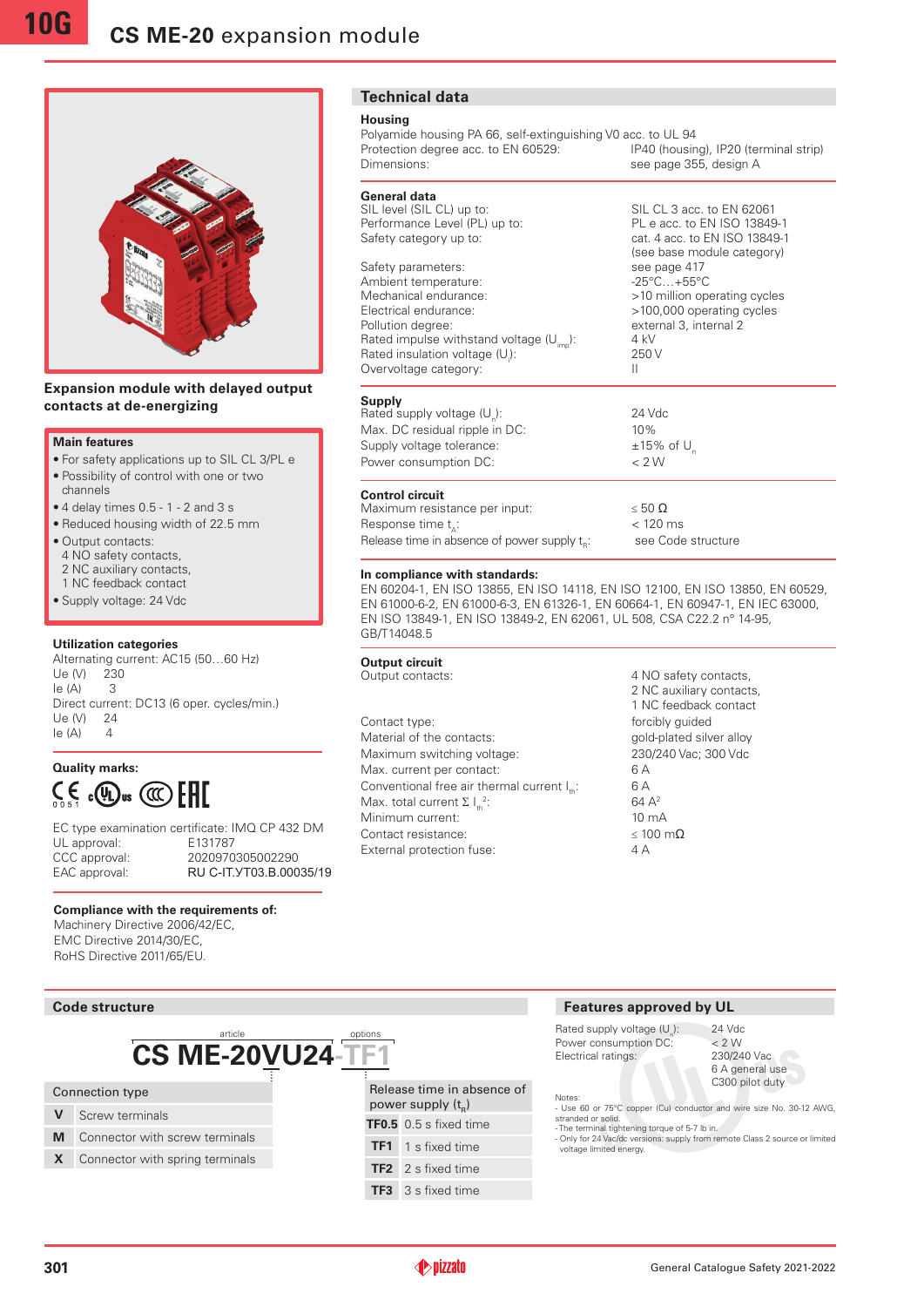## **CS ME-20 expansion module**

## **Pin assignment**



|  | <b>Function diagram</b> |
|--|-------------------------|
|--|-------------------------|

|  |    | A1/A2                         |
|--|----|-------------------------------|
|  |    | Y1/Y2                         |
|  |    | 17/18, 27/28,<br>37/38, 47/48 |
|  |    | 55/56, 65/66                  |
|  | `R |                               |

Legend:

**t A t R :** response time **:** release time in absence of power supply (see "Code structure")

#### **Internal block diagram**



#### **Input configuration**

### Single channel control and Double channel control Double channel control



**+** Manual and monitored start  $F$ Automatic start  $-23$  $\sqrt{13}$  $\cdot \Box$  $\sqrt{2}$  $Y1$   $Y2$ **Expansion module**<br> **Base module**<br> **Expansion module**<br> **Expansion module**<br> **Expansion module**<br> **Expansion module**<br> **Expansion module**<br> **Expansion module**<br> **Expansion module**<br> **Expansion module**<br> **Expansion module**<br> **Expans** Start input, reset and/or feedback **CS ME-20 CS ME-20** ŧ.  $A1$ 24 14 A2 **-**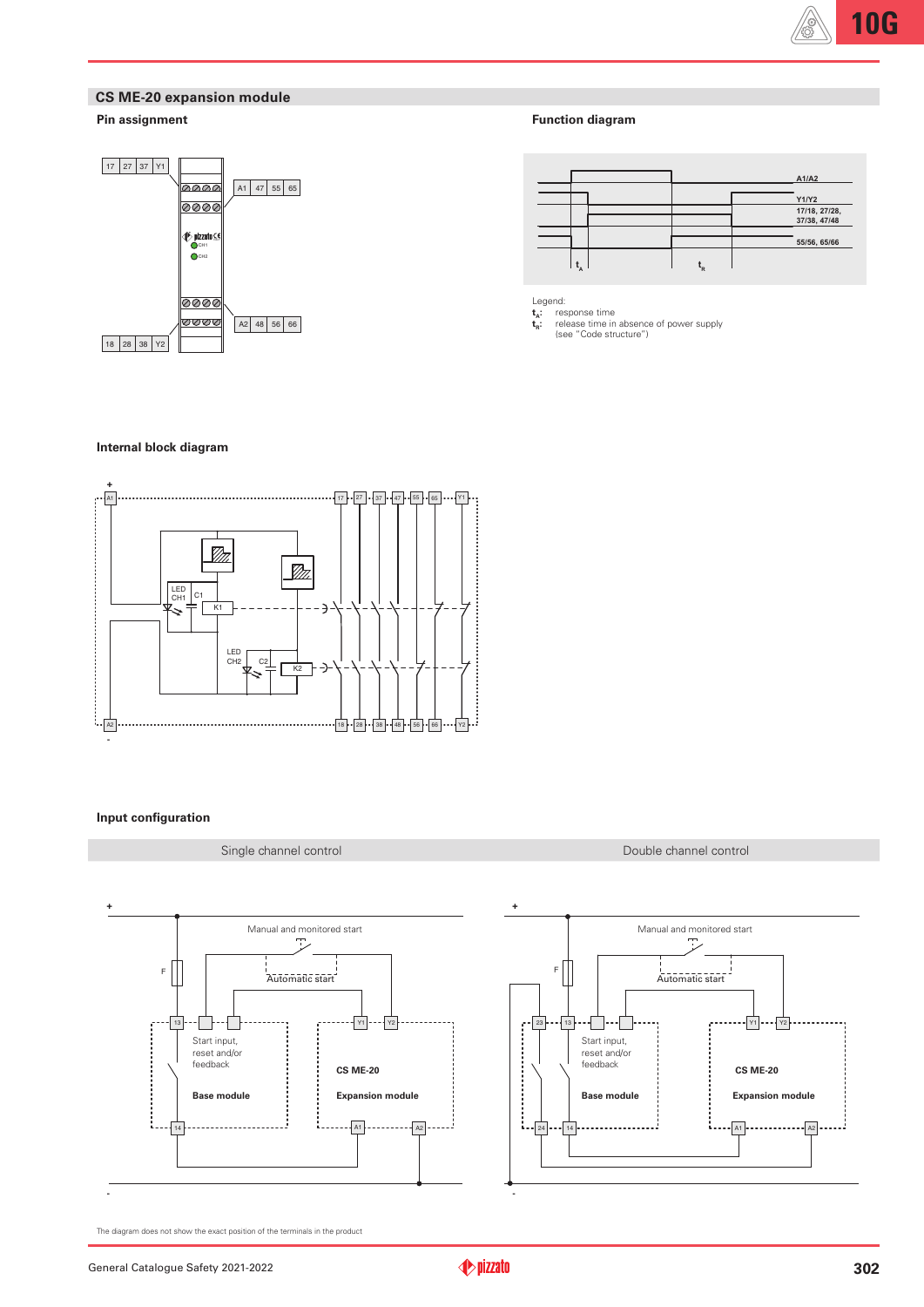

### **Expansion module with delayed output contacts at de-energizing**

#### **Main features**

- •For safety applications up to SIL CL 3/PL e •Possibility of control with one or two
- channels
- •Adjustable delay time
- •45 mm housing
- •Output contacts:
- 4 NO safety contacts, 2 NC auxiliary contacts,
- 1 NC feedback contact
- •Supply voltage: 24 Vdc

#### **Utilization categories**

Alternating current: AC15 (50…60 Hz) Ue (V) 230 Ie (A) 3 Direct current: DC13 (6 oper. cycles/min.) Ue (V) 24  $le (A)$  4

**Quality marks:**

# $\zeta$ ,  $\zeta$   $\omega$   $\omega$   $\zeta$   $\zeta$

UL approval: E131787 CCC approval: 2020970305002290

EC type examination certificate: IMQ CP 432 DM EAC approval: RU C-IT. YT03.B.00035/19

#### **Compliance with the requirements of:**

Machinery Directive 2006/42/EC, EMC Directive 2014/30/EC, RoHS Directive 2011/65/EU.

# **CS ME-31VU24-TS12**

## Connection type

- **V** Screw terminals
- **M** Connector with screw terminals

**X** Connector with spring terminals

## **Technical data**

#### **Housing**

Polyamide housing PA 66, self-extinguishing V0 acc. to UL 94<br>Protection degree acc. to EN 60529: [P40 (housing), IP20 (terminal strip) Protection degree acc. to EN 60529: Dimensions: See page 355, design C

## **General data**<br>SIL level (SIL CL) up to:

Performance Level (PL) up to: Safety category up to: cat. 4 acc. to EN ISO 13849-1

Safety parameters: see page 417<br>Ambient temperature: see page 417<br>-25°C...+55°C Ambient temperature:<br>Mechanical endurance: Mechanical endurance:  $\frac{10}{2}$  >10 million operating cycles<br>Electrical endurance:  $\frac{100,000}{2}$  >100,000 operating cycles Pollution degree: external 3, internal 2 Rated impulse withstand voltage  $(U_{im})$ : 4 kV Rated insulation voltage (U<sub>i</sub>): Overvoltage category: II

#### **Supply**

Rated supply voltage  $(U_{n})$ : Max. DC residual ripple in DC: 10% Supply voltage tolerance:  $\pm 15\%$  of U<sub>n</sub><br>Power consumption DC:  $\lt 2 \text{ W}$ Power consumption DC:

### **Control circuit**

Maximum resistance per input:  $\leq 50 \Omega$ Response time t.:  $< 200$  ms Release time in absence of power supply  $t_{n}$ : see Code structure

#### **In compliance with standards:**

EN 60204-1, EN ISO 13855, EN ISO 14118, EN ISO 12100, EN ISO 13850, EN 60529, EN 61000-6-2, EN 61000-6-3, EN 61326-1, EN 60664-1, EN 60947-1, EN IEC 63000, EN ISO 13849-1, EN ISO 13849-2, EN 62061, UL 508, CSA C22.2 n° 14-95, GB/T14048.5

## **Output circuit**<br>Output contacts:

Contact type:  $\qquad \qquad$  forcibly guided Material of the contacts: gold-plated silver alloy<br>
Maximum switching voltage: 230/240 Vac; 300 Vdc Maximum switching voltage: Max. current per contact: 6 A<br>Conventional free air thermal current l.: 6 A Conventional free air thermal current  $I_{\ldots}$ : Max. total current  $\Sigma I_{\text{th}}^2$ Minimum current:  $\frac{10}{10}$  mA Contact resistance:  $\leq 100 \text{ m}\Omega$ External protection fuse: 4 A

# 4 NO safety contacts, 2 NC auxiliary contacts, 1 NC feedback contact 64 A<sup>2</sup>

SIL CL 3 acc. to EN 62061<br>PL e acc. to EN ISO 13849-1

(see base module category)

>100,000 operating cycles

): 250 V

): 24 Vdc

Power consumption DC:  $\leq 2 \text{ W}$ <br>Electrical ratings: 230/240 Vac Electrical ratings: 6 A general use C300 pilot duty Notes: - Use 60 or 75°C copper (Cu) conductor and wire size No. 30-12 AWG, stranded or solid. - The terminal tightening torque of 5-7 lb in. - Only for 24 Vac/dc versions: supply from remote Class 2 source or limited voltage limited energy. Release time in absence of power supply



 $(t_{\rm R})$ **TS12** Adjustable time, 1 … 12 s, 1 s steps

## **Code structure Features approved by UL Code structures approved by UL**

Rated supply voltage  $(U)$ : ): 24 Vdc